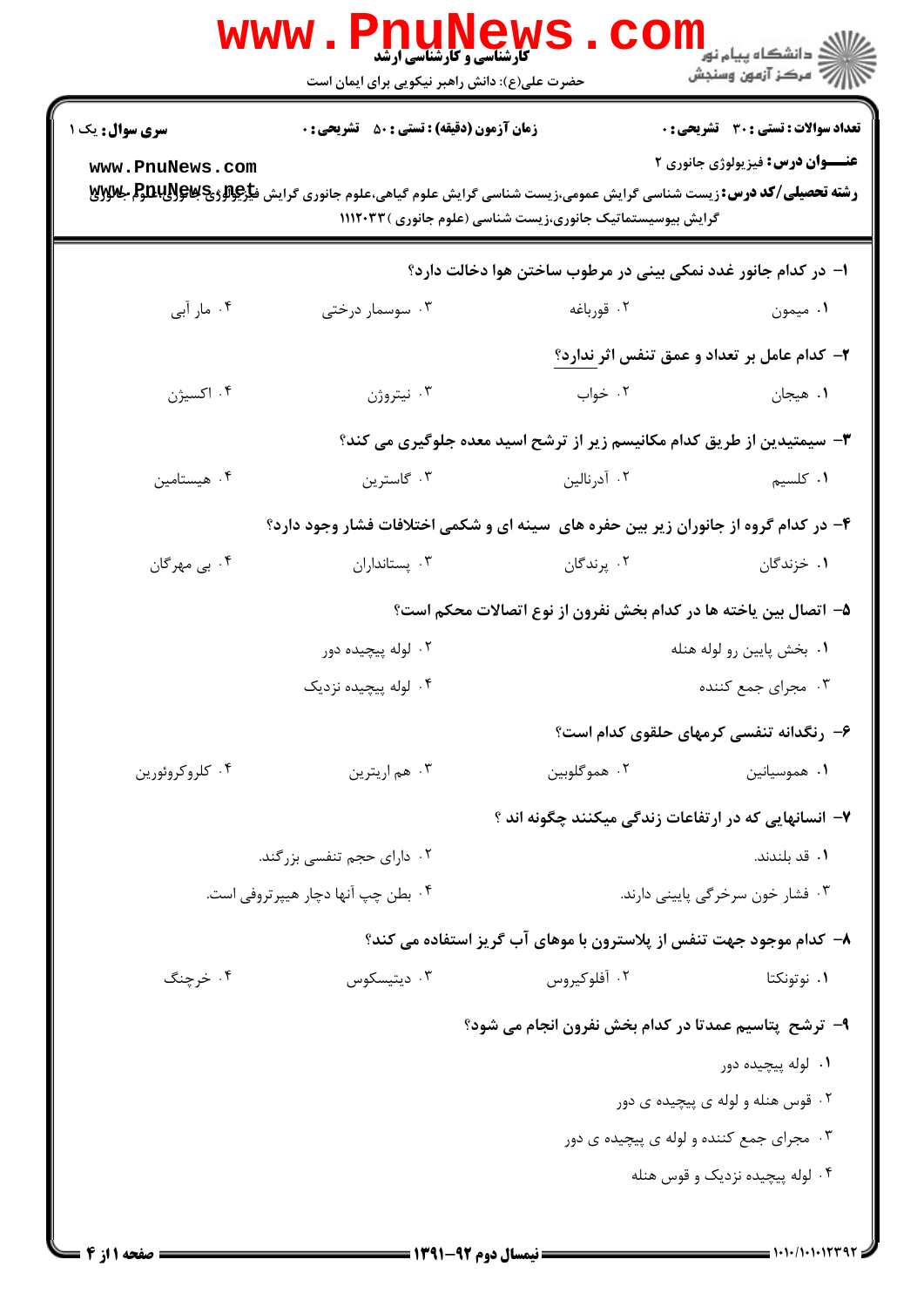| الان دانشگاه پيام نور <mark>-</mark><br>الان مرکز آزمون وسنجش |                                                                                                                                                                                                      | حضرت علی(ع): دانش راهبر نیکویی برای ایمان است      |                          |
|---------------------------------------------------------------|------------------------------------------------------------------------------------------------------------------------------------------------------------------------------------------------------|----------------------------------------------------|--------------------------|
| <b>تعداد سوالات : تستی : 30 ٪ تشریحی : 0</b>                  |                                                                                                                                                                                                      | <b>زمان آزمون (دقیقه) : تستی : 50 ٪ تشریحی : 0</b> | <b>سری سوال :</b> ۱ یک   |
| <b>عنـــوان درس:</b> فیزیولوژی جانوری ۲                       | <b>رشته تحصیلی/کد درس:</b> زیست شناسی گرایش عمومی،زیست شناسی گرایش علوم گیاهی،علوم جانوری گرایش ف <del>یارگِوللرویچ لپای لول</del> ل ب<br>گرایش بیوسیستماتیک جانوری،زیست شناسی (علوم جانوری )۱۱۱۲۰۳۳ |                                                    | www.PnuNews.com          |
| ∙ا− کدام فاکتور میزان GFR کلیه را کاهش می دهد؟                |                                                                                                                                                                                                      |                                                    |                          |
| ۰۱ افزایش میزان جریان خون                                     |                                                                                                                                                                                                      | ۰۲ کاهش قطر سرخرگچه وابران                         |                          |
| ۰۳ افزايش قطر سرخرگچه آوران                                   |                                                                                                                                                                                                      | ۰۴ تغییر فشار خون بین ۸۰ تا ۲۰۰ میلی متر جیوه      |                          |
|                                                               | 11– در كدام  نوع تنفس تعداد تنفس نسبت به حالت عادي افزايش يافته است بدون اينكه تنفس عميق انجام گيرد؟                                                                                                 |                                                    |                          |
| ۰۱ پلی پنه                                                    |                                                                                                                                                                                                      | ۰۲ اوپنه                                           |                          |
| هيپرپنه $\cdot$ ۳                                             |                                                                                                                                                                                                      | ۰۴ ديسپنه                                          |                          |
|                                                               | ۱۲- روش سازگاری تنفسی آمفیوما برای مبارزه با نوسانات وسیع سطوح گاز خون کدام است؟                                                                                                                     |                                                    |                          |
| ۰۱ کاهش تعداد حرکات تنفسی                                     |                                                                                                                                                                                                      | ۰۲ کاهش حجم شش                                     |                          |
| ۰۳ کاهش حجم هوای جاری                                         |                                                                                                                                                                                                      | ۰۴ كوچكتر بودن قطر گلبول قرمز                      |                          |
|                                                               | ۱۳- کدام عامل میل ترکیبی هموگلوبین با اکسیژن را افزایش می دهد؟                                                                                                                                       |                                                    |                          |
| ۰۱ افزایش گرما                                                | ۰۲ افزايش CO2                                                                                                                                                                                        | $\text{ATP}$ افزايش $\cdot$                        | $P$ افزايش $f$           |
|                                                               | ۱۴- کدام عبارت در خصوص ویژگیهای کیسه ی شنای جانوران آبزی نادرست است؟                                                                                                                                 |                                                    |                          |
|                                                               | ۰۱ اثر بیرون راندن نمک حلالیت دی اکسید کربن را زیاد می کند.                                                                                                                                          |                                                    |                          |
| ۰۲ در اپی تلیوم ترشحی آن گلیکولیز روی می دهد.                 |                                                                                                                                                                                                      |                                                    |                          |
| ۰۳ در اثر کاهش PH اکسیژن از هموگلوبین رها می شود. $\cdot$ ۳   |                                                                                                                                                                                                      |                                                    |                          |
| ۰۴ دراسکوئیدها این کیسه از محلول NH4CL پر شده است.            |                                                                                                                                                                                                      |                                                    |                          |
|                                                               | ۱۵– کدام ویتامین در حذف رادیکال های آزاد بدن دخالت دارد؟                                                                                                                                             |                                                    |                          |
| ۰۱ ویتامین A                                                  | ۰۲ ویتامین C                                                                                                                                                                                         | $B12$ . ويتامين $\cdot$                            | $^{86}$ . ويتامين $^{8}$ |
|                                                               | ۱۶– در یک معده چند قسمتی آنزیم های گوارشی توسط کدام بخش ترشح میگردند ؟                                                                                                                               |                                                    |                          |
| ٠١ سيرابى                                                     | ۰۲ هزار لا                                                                                                                                                                                           | ۰۳ شیردان                                          | ۰۴ نگاری                 |
|                                                               | ۱۷– ترشح اسید و فاکتور داخلی به ترتیب توسط کدام یاخته های ناحیه ی غده ای اکسینتیک ًمعدی صورت می گیرد؟                                                                                                |                                                    |                          |
| ۰۱ اصلی __جداری                                               | ۰۲ جداری __اکسینتیک                                                                                                                                                                                  | ۰۳ پپتیک __جداری                                   | ۰۴ اکسینتیک __اصلی       |

 $= 1.1 - 11.1111791$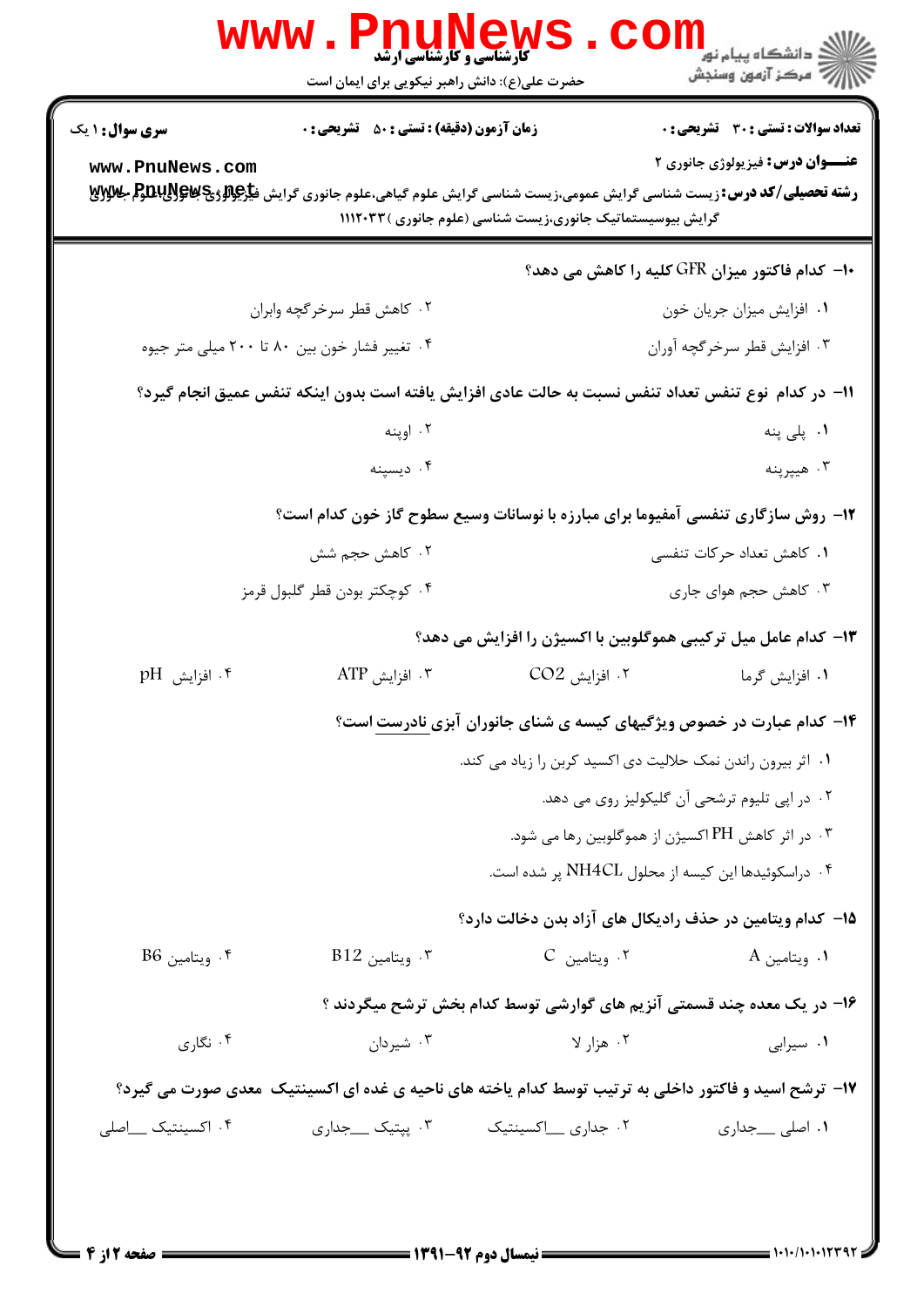|                                                 | www.Pnu<br><b>کارشناسی و کارشناسی ارشد</b><br>حضرت علی(ع): دانش راهبر نیکویی برای ایمان است                                                                                                    |                                                                        | ڪ دانشڪاه پيام نور<br><mark>√</mark> مرڪز آزمون وسنڊش |
|-------------------------------------------------|------------------------------------------------------------------------------------------------------------------------------------------------------------------------------------------------|------------------------------------------------------------------------|-------------------------------------------------------|
| <b>سری سوال : ۱ یک</b>                          | <b>زمان آزمون (دقیقه) : تستی : 50 ٪ تشریحی : 0</b>                                                                                                                                             |                                                                        | <b>تعداد سوالات : تستی : 30 ٪ تشریحی : 0</b>          |
| www.PnuNews.com                                 |                                                                                                                                                                                                |                                                                        | <b>عنـــوان درس:</b> فیزیولوژی جانوری ۲               |
|                                                 | <b>رشته تحصیلی/کد درس:</b> زیست شناسی گرایش عمومی،زیست شناسی گرایش علوم گیاهی،علوم جانوری گرایش ف <del>یار@لار PDU</del> S وPHTM<br>گرایش بیوسیستماتیک جانوری،زیست شناسی (علوم جانوری )۱۱۱۲۰۳۳ |                                                                        |                                                       |
|                                                 |                                                                                                                                                                                                | <b>۱۸</b> - چه مکانیسمی باعث ترشح پپتید دفع کننده سدیم (A.N.F) می شود؟ |                                                       |
|                                                 | ۰۲ افزایش ترشح رنین                                                                                                                                                                            |                                                                        | ٠١ افزايش غلظت آنژيو تانسين ٢                         |
|                                                 | ۰۴ افزایش سدیم خون                                                                                                                                                                             |                                                                        | ۰۳ کاهش حجم پلاسما                                    |
|                                                 |                                                                                                                                                                                                | <b>۱۹</b> - کدامیک بیانگرگنجایش کلی شش ها می باشد؟                     |                                                       |
|                                                 | ۰۲ حجم هوای ذخیره دمی و ظرفیت زیستی                                                                                                                                                            | ۰۱ حجم ذخیره بازدمی و ظرفیت زیستی                                      |                                                       |
| ۰۴ ظرفیت باقیمانده عملی و ظرفیت زیستی           |                                                                                                                                                                                                | ۰۳ حجم باقیمانده و ظرفیت زیستی                                         |                                                       |
|                                                 |                                                                                                                                                                                                | ۲۰- عمل بازدم فعال از طریق چه مکانیسمی صورت می گیرد؟                   |                                                       |
|                                                 | ۰۲ انقباض عضلات بین دنده ای درونی                                                                                                                                                              | ۰۱ شل شدن عضلات بین دنده ای درونی                                      |                                                       |
|                                                 | ۰۴ انقباض عضلات بين دنده اي خارجي                                                                                                                                                              | ۰۳ شل شدن عضلات بین دنده ای خارجی                                      |                                                       |
|                                                 | <b>۲۱</b> - در روش تغذیه ای کدامیک از جانوران زیر ساختار سوهانک بکار گرفته می شود؟                                                                                                             |                                                                        |                                                       |
| ۰۴ شکم پایان                                    | ۰۳ نیام داران                                                                                                                                                                                  | ۰۲ اسفنجها                                                             | ٠١. بازوپايان                                         |
|                                                 | ۲۲- چنانچه افزایش زیادی در ترشح بزاق صورت گیرد چه تغییری در غلظت بی کربنات ایجاد می گردد؟                                                                                                      |                                                                        |                                                       |
|                                                 | ۰۲ تا حدودي افزايش مي يابد.                                                                                                                                                                    | ۰۱ شدیدا افزایش می یابد.                                               |                                                       |
|                                                 | ۰۴ تغییر نمی کند.                                                                                                                                                                              |                                                                        | ۰۳ شدیدا کاهش می یابد.                                |
|                                                 |                                                                                                                                                                                                | ۲۳– نقش آنکفالین در دستگاه گوارش کدام است؟                             |                                                       |
| ۰۲ مهار ترشح اسید-القاء آزاد سازی آنزیم پانکراس |                                                                                                                                                                                                | ٠١ توقف اسيد معده- آنزيم هاى پانكراس                                   |                                                       |
|                                                 | ۰۴ تحریک ترشح اسید - مهار حرکات روده                                                                                                                                                           | ۰۳ مهار ترشح اسيد -القا حركات روده                                     |                                                       |
|                                                 |                                                                                                                                                                                                | <b>۳۴</b> - کدام گزینه در رابطه با نفوذپذیری پوست صحیح <u>نیست؟</u>    |                                                       |
|                                                 | ٠١ در پوست قورباغه انتقال فعال نمک از محيط آبي بيرون به درون بدن جانور انجام مي گيرد.                                                                                                          |                                                                        |                                                       |
|                                                 |                                                                                                                                                                                                | ۰۲ آبشش ها در انتقال نمک ها دخالت دارد.                                |                                                       |
|                                                 |                                                                                                                                                                                                | ۰۳ پوست پرندگان نسبت به آب کاملا نفوذ ناپذیر است.                      |                                                       |
|                                                 | ۰۴ نفوذ پذیری پوست در تنظیم کننده های اسمزی در مقایسه با سازش کننده های اسمزی کمتر است.                                                                                                        |                                                                        |                                                       |
|                                                 |                                                                                                                                                                                                | ۲۵– در کدام گروه جانوران غدد نمکی وجود ندارد؟                          |                                                       |
| ۰۴ پرندگان دریایی                               | ۰۳ مار دریایی                                                                                                                                                                                  | ۰۲ لاک پشت ساحل دریا                                                   | ۰۱ شیر دریایی                                         |
|                                                 |                                                                                                                                                                                                |                                                                        |                                                       |

صفحه ۲ از ۴ ۱